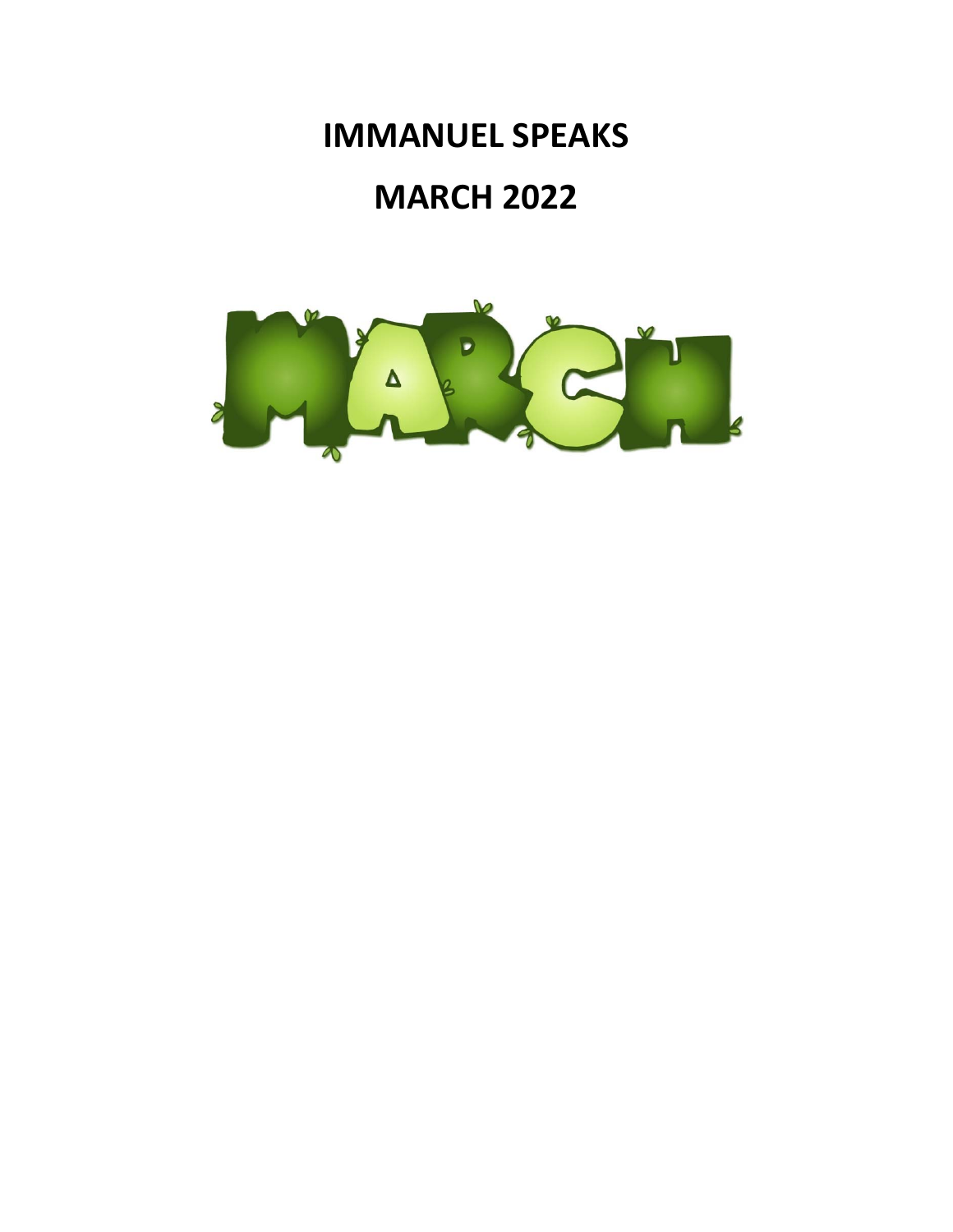

Sisters and brothers in Christ,

On Wednesday, March 2<sup>nd</sup>, we enter the season of Lent. During this season of Lent we are invited into the discipline of Lent: self-examination and repentance, prayer and fasting, sacrificial giving and works of love as we journey to the cross with Jesus.

Our first spiritual practice of Lent is self-examination and repentance. Lent is very clear about the truth of humanity's problem. We have sinned and fallen short of the glory of God. We were created from the dust of the earth and because of sin; death has entered into the world and to dust we shall return. The Lenten season is also very clear about God's love for us. Yes we are dust and to dust we shall return, but God speaks another word to us. A word of life. Through the cross and resurrection of Christ our sin is forgiven and death is defeated and we are given the gift of eternal life.

One way to practice this spiritual discipline of self-examination and repentance is to use a catechism or hymnal as most contained some order of confession and absolution/forgiveness. Luther provides an order of confession and an absolution. I invite you to use that order within your house or among a group of friends.

 Our second spiritual practice of Lent is prayer. So often we can take God for granted. Our schedules are so full it seems like there is never any down time. And yet one of the remarkable things we see about Jesus during his life, is that he was never too busy to stop and pray to his Father. We too have that invitation to grow deeper with God each day. Luther in the small catechism would write, "Our Father who art in heaven. What does this mean?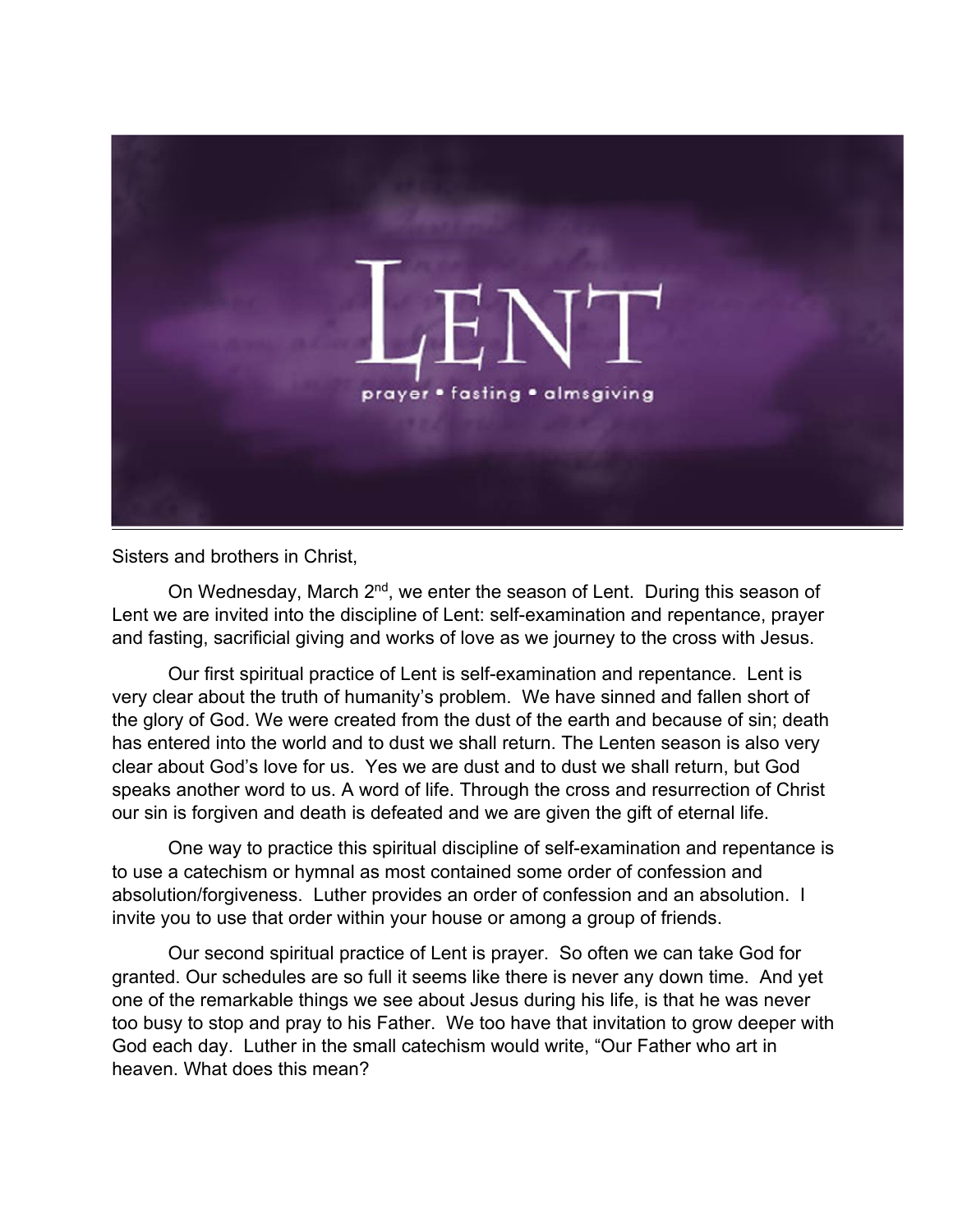God tenderly invites us to believe that He is our true Father, and that we are His true children, so that we may ask Him confidently with all assurance, as dear children ask their dear father."

 So how do we do this? A daily devotional doesn't have it be an hour, it can if you want. Mine is normally between 5-20 minutes depending upon the day. So what can we use to deepen our prayer life? Once again we can go to a catechism, hymnal, or devotional material. If you do the morning and evening prayer, and have some kind of prayer at your meals, you would pray 5 times a day. Or another option would be to use one of the devotionals at your church or God's pause from Luther Seminary: https://www.luthersem.edu/godpause/, or our daily bread: https://odb.org/ or something similar on the internet. The point is how might we grow in deeper relationship with God in our lives just as Jesus did in his.

 This brings us to our final Lenten spiritual practice: fasting and sacrificial giving and works of love. Notice I have these two together. The practice of fasting especially not eating red meat during Lent was directly tied to almsgiving to the poor. Christians would spend less on things like fish and take what they didn't spend and give it to the poor, as a reminder that Christ has compassion on all people especially the ones in need.

 So how do we do this? Well, what would you like to give up for Lent? Pick something and then keep the money that you would have spent on it and use it for the benefit of others. We could also extend this to just more than money. How could we fast in terms of our time and talent from our regular schedules and use our time and talents in service to someone else?

 Lent is a journey to the cross as we hear the old old story, of Jesus and his love. But it is more than a story. This season continues to remind us of how Jesus calls us to pick up our cross and follow him so that we might continue to grow in love of God and love of neighbor. May we all walk in the way of the cross!

Pastor Joel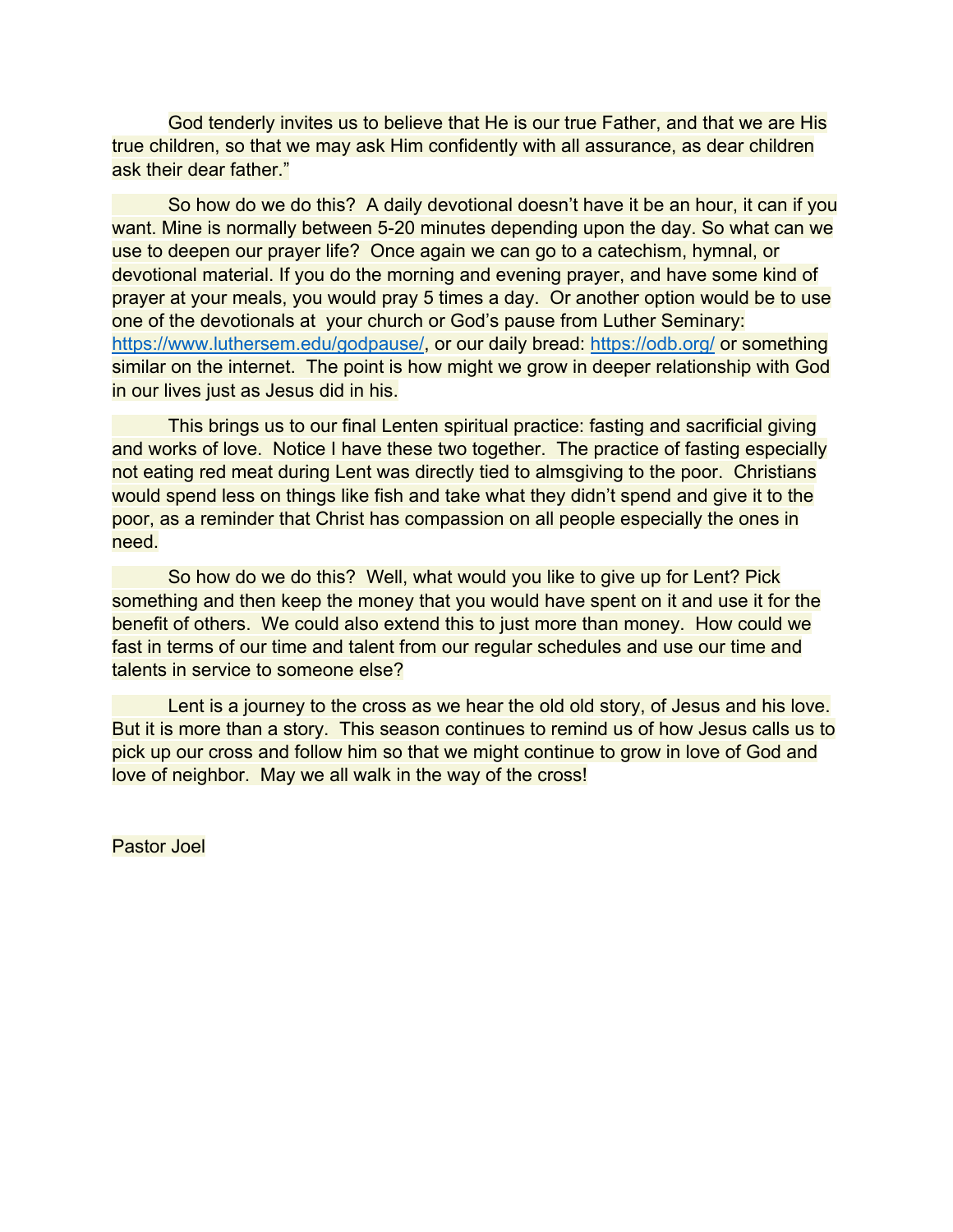### **Pastoral Acts**

 **29 in person/phone pastoral visits; presided 3 baptisms: Bennett Ryan Miller, Finn Miller Goedgedrag, & Mac Myles Mandery** 

### **Worship**

- **Ash Wednesday March 2nd** 
	- o **Meal at 5:30pm, worship at 7pm**
- **Mid-week Lenten worship** 
	- o **Every Wednesday beginning March 9th to April 6th** 
		- **Meal at 5:30pm, worship at 7pm**

## **Education/Youth & Family**

- **Confirmation** 
	- o **Completed 2nd unit of New Testament; final unit covers the early church & letters of the New Testament.**
- **Valentine's day dance February 12th**
- **Tubing Event Feb. 28th at Powder Ridge**

## **Mission & Outreach**

- o **Community meal 2/6/2022 served 130, next meal scheduled March 6th**
- o **LMM Shrove Tuesday pancake Supper on Tuesday March 1st**

## **Wider Church**

o **Conference assembly was Sunday February 6th. Approved budget for the conference was \$250.00** 

### **Continuing Education/Pastoral Self-Care**

o **Nothing to report at this time**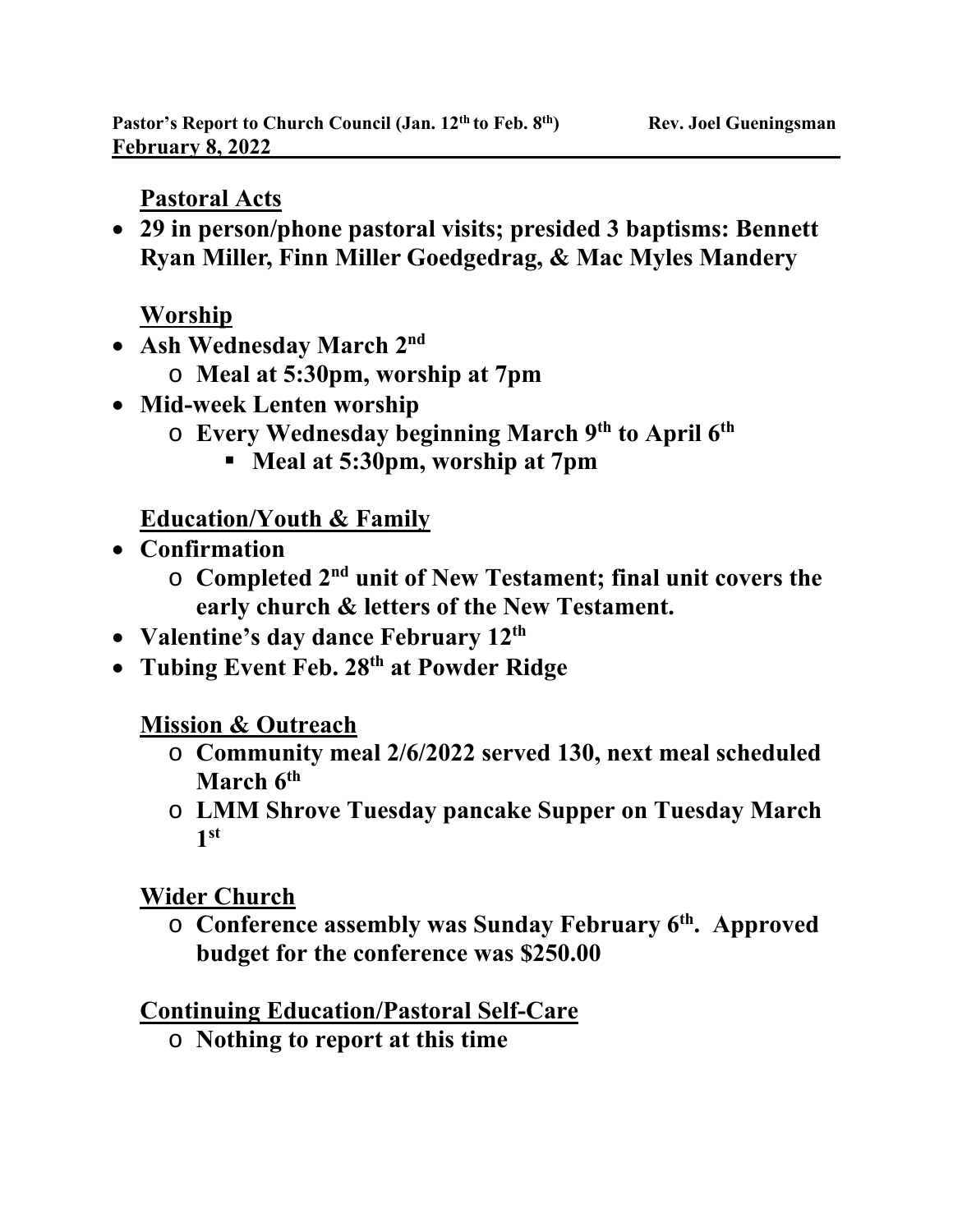#### **Immanuel Lutheran Church Council Meeting February 8, 2022**

Attending: Gary Meyer, Jim Jaenisch, Ross Pederson, Michele Shubert, Isaac Gosseling, Harold Goedgedrag, Andrea Prekker, Jane Niemeyer, Michael Pankratz, Pastor Joel, LuAnn Kruger

Others: Duane Jaenisch, Treasurer

Pastor Joel led devotions and prayer.

Gary called the meeting to order and welcomed new council members: Andrea, Mike and Jane. The agenda was reviewed with a few additions to old business. The council then approved the agenda and with those additions.

Minutes from our meeting on January  $11<sup>th</sup>$  were reviewed. No changes were made; minutes were M/S/P.

Duane provided a verbal treasurer's report. Because information is not available to him until the7th of each month, he did not have time to prepare a written one. Current balance in checking remains approximately \$75,000 with savings remaining at \$93,000. The only outstanding bill remains for painting the church (approximately \$24,000) and payment to Cronen Construction for egress window installment. Counters for last Sunday indicate a significant deposit was made to general fund (specifics not available). Council members accepted the verbal report from Duane.

#### Committee Reports:

‐Sunday School committee has met and selected VBS curriculum. VBS will have an entirely different look this year. It will be held on a weekend, May 21 and 22, with sessions starting at 10:00 a.m. and finishing at 3:00 p.m. with a noon meal each day. The day will include 2 rotations each day. A concert will follow for the congregation on the  $22<sup>nd</sup>$  at 2:00 p.m.

-A tubing day has been planned for February 28<sup>th</sup> at Powder Ridge near Kimball. A school bus has been rented. Bus and tubes are paid the only costs to families will be concessions and a meal at the Dairy Queen in Spicer.

Pastors Report:

Written report was available. Find the report attached to the newsletter.

#### Old Business:

‐Gary asked for a motion to destroy the ballots from the recent elections from the annual meeting. Several council members were involved in the count and are known to be accurate. Seeing no concerns, council M/S/P the ability for ballots from the annual meeting to be destroyed.

‐Because of the addition of new council, the quarter of money counters was not completed previously in order to offer opportunity for training to new members. It was decided that February money counters will be Harold and Andrea and March will be Jane and LuAnn.

‐Gary spoke with Dan Cronen. Dan agreed to settle for only the cost of materials and labor. Council M/S/P to pay Cronen Construction for that amount, approximately \$1500 less that original bid.

‐Gary agreed to approach D and C Signs in Montevideo for completion of new signs on County Road 2 and Highway 7.

‐Isaac has received prices on the cost of braces for the flag and will pursue that.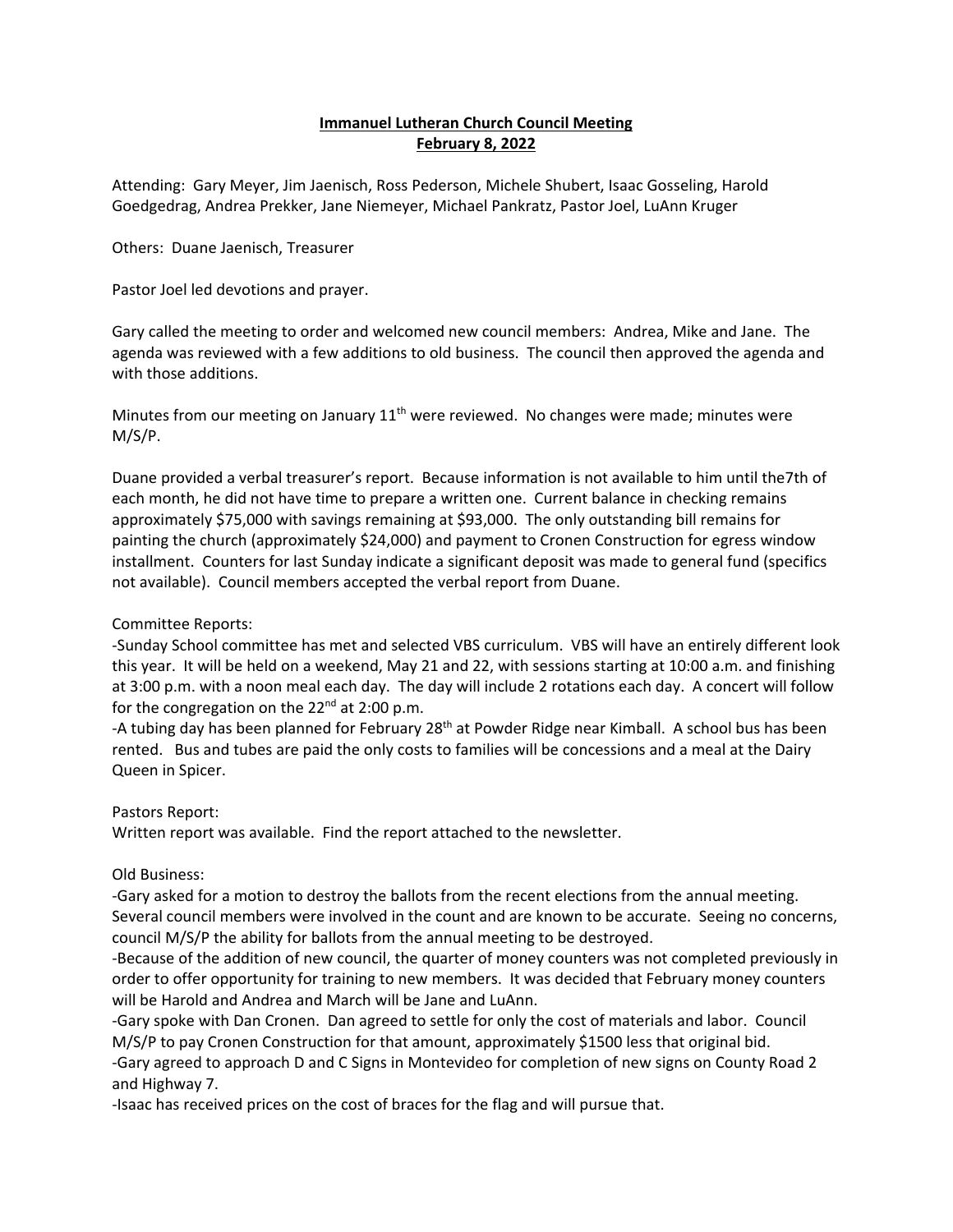#### **Church Council Minutes Continued:**

New Business:

‐With the start of a new year, council officers were selected tonight. They will be President: LuAnn; Vice President: Ross; Secretary: Michele. Because the executive board is small, council agreed to add an Executive Officer at large this year. The member will be Isaac.

‐Council then divided committee assignments as follows:

 Youth/Sunday School: Harold, LuAnn Property Management: Isaac, Mike Endowment: Andrea, LuAnn Media: Ross Congregational Life: Michele Cemetery: Jim

‐As this was Myron Bluhm's last year on the Endowment Committee, Gary suggested that Cody Rand be offered the position on that committee. Council M/S/P his appointment for a 3 year term on that committee.

‐As stated previously, Duane has resigned his position as congregational Treasurer. Gary stated that Katherine (Hovda) Schwitters has asked about the position. Because of her involvement in maintaining records and payroll for their farm, the council agreed she would be a good fit for the position. In the past, other treasurers have been started out at \$200 per month for their work. Council agreed this would be a good starting point. Duane felt the work involved was approximately 5 to 10 hours per month. Council voted and unanimously agreed to offer the position to Katherine Schwitters for \$200 per month. Although, Duane has not wanted in the past to be paid for his work, Gary suggested a payment for all his work to move everything to the Quick Books system. Duane has been treasurer for 10 months. Council M/S/P that Duane be paid of sum of \$200 per month for each of his 10 months, a total of \$2000.

-It is again possible for Immanuel to offer to Pastor Joel the 2<sup>nd</sup> of a potential 5 year student loan reduction – a total of \$5250. Council again M/S/P that to be offered. Gary will contact the Endowment Committee as they also paid for last year.

-Next Council meeting is on March  $8<sup>th</sup>$  scheduled for 7:00 p.m.

No further business was offered. Meeting was adjourned M/S/P.

Respectfully Submitted, Jim Jaenisch

+++++++++++++++++++++++++++++++++++++++++++++++++++++++++++++++++++++++++++++++++++++

#### **Open Radio Broadcasts For 2022**

We have many open radio broadcasts for the 2022 year. If you would like to sponsor a radio broadcast during this year, please contact the church office at 847‐2138, or stop in the church office, or talk to Kathy. The cost is 100.00 for each broadcast. The following dates are still available:

May 8 (Mother's Day), 22, 29 September 4, 18, 25 July 3, 10, 24, 31 December 4, 11, 18 August 7, 14,

June 5, 12 November 6, 20, 23 (Thanksgiving Eve)

+++++++++++++++++++++++++++++++++++++++++++++++++++++++++++++++++++++++++++++++++++++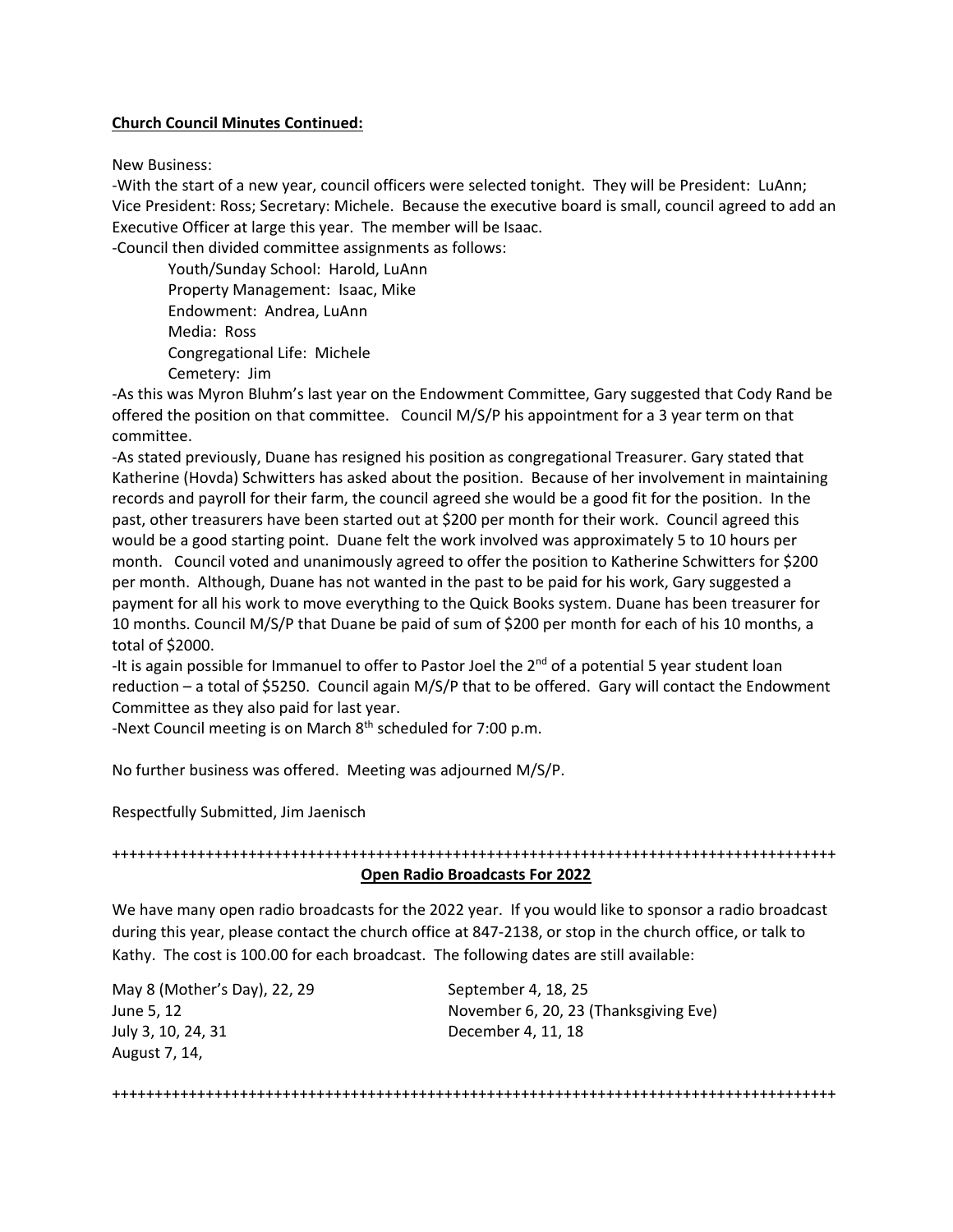Below we have printed the Tribe Membership for April 2022. The Chairperson(s) will be calling you in the near future asking you to help serve Immanuel in some way. Start thinking today what you can volunteer to help with…Oh, and please say yes! If everyone takes one job, the "needs" list will be filled. Thank you!

#### **Tribe Membership for April 2022**

Manasseh Tribe Loren and Nancy Gosseling – Tribe Leaders Michael and Char Pankratz Joe and Sandy Scanlon Rod and Barb Miller Adela Fuls Kathy Speiser Duane and Michele Shubert Ken and Joyce Klaassen Myron and Vonnie Bluhm

+++++++++++++++++++++++++++++++++++++++++++++++++++++++++++++++++++++++++++++++++++++

#### **Community Meal – March 6th**

**Our next Community Meal is Sunday, March 6<sup>th</sup> from 5:00-6:00 p.m.** On the menu is: hamburger gravy, mashed potatoes, vegetable, and dessert. We will be serving to go orders in the church alley way and also serving in the church basement. Please comment on the Facebook page or call the church office at 847‐2138 with the number of meals you are wanting. Everyone is welcome and the meal is free!

+++++++++++++++++++++++++++++++++++++++++++++++++++++++++++++++++++++++++++++++++++++

#### **Immanuel Lutheran LMM Pancake Supper On March 1 from 5:00‐7:00 p.m.**

The Annual Pancake Supper, put on by the Lutheran Men in Mission, will be held on Shrove Tuesday, March 1. Pancakes, French toast, sausage, and beverage will be served. The cost is: \$8.00 for adults, \$4.00 for school aged, and preschoolers are free. Everyone is welcome! A work schedule has been sent out to all workers.

#### **Lenten Suppers**

Lent will soon be upon us, and it is time to plan the Lenten Suppers. If you or a church organization would like to provide a Lenten Supper for one of the following Wednesday nights, ahead of the church service, please contact the church office, at 847‐2138, or talk to Kathy or Pastor Joel to reserve it for you. Please let us know what you will be serving so we can print the menu in the church bulletin. Dates open are March 9, 23, 30 and April 6.

+++++++++++++++++++++++++++++++++++++++++++++++++++++++++++++++++++++++++++++++++++++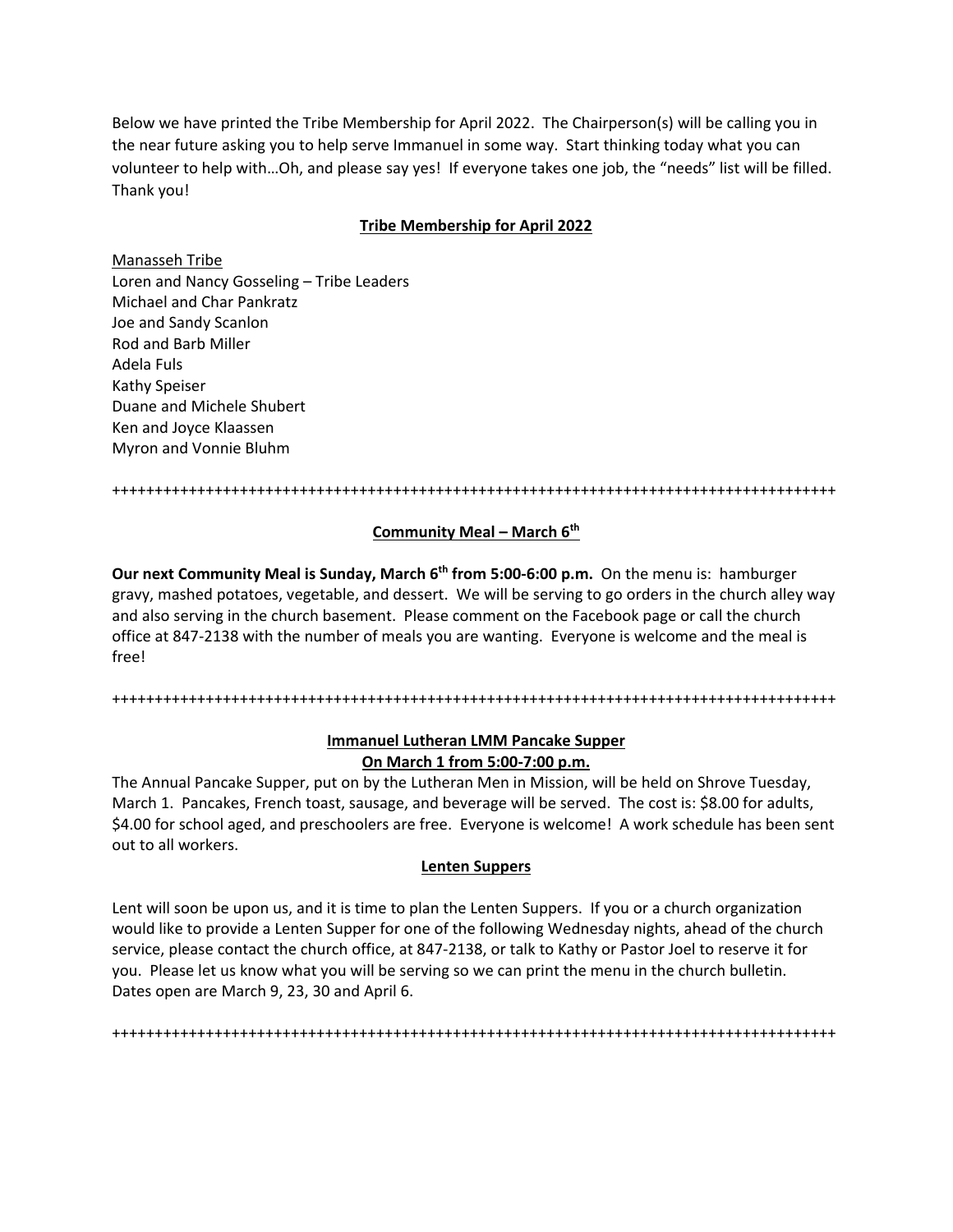#### **Ash Wednesday Supper**

We will be serving a supper ahead of Ash Wednesday services on March 2<sup>nd</sup>, serving from 5:00-6:30 p.m. The menu is: cheeseburger soup, crackers, cheese sticks, and cupcakes. Everyone is welcome to come and enjoy this free meal!

+++++++++++++++++++++++++++++++++++++++++++++++++++++++++++++++++++++++++++++++++++++

#### **Ash Wednesday Service with Communion Wednesday, March 2 at 7:00 p.m.**

Ash Wednesday begins the observance of Lent. This year's series paints a stunning portrait of Jesus through the eyes of those whose interactions with Jesus lead us to meditate on His Passion as recorded by St. John in his Gospel. Our overall theme is "Witness to Christ: People From His Passion." John tells us he wrote his Gospel: "so that you may believe that Jesus is the Christ, the Son of God, and that by believing you may have life in His name" (John 20:30‐31). This Lent, our life in Christ will be strengthened as we hear the witness of those who were present as part of Jesus' journey to the cross. Along the way, we'll meet villains, such as Barabbas and Pontius Pilate, followers of Jesus, such as Peter (who denied Jesus three times), Mary Magdalene(who was possessed by seven demons), and Judas Iscariot (who betrayed Jesus for thirty pieces of silver); as well as others.

Come and join us this Lenten Season. Lenten Services are Wednesday: March 2, March 9, March 16, March 23, March 30 And April 6 starting at 7:00 p.m.

+++++++++++++++++++++++++++++++++++++++++++++++++++++++++++++++++++++++++++++++++++++

#### **First Communion Classes**

Immanuel will be offering First Communion classes at the end of March. If you are interested for yourself or for your child, please talk to Pastor Joel by March 9<sup>th</sup>. Come and explore the grace that God gives to us, in the meal of Holy Communion.

#### +++++++++++++++++++++++++++++++++++++++++++++++++++++++++++++++++++++++++++++++++++++

| Sunday, January 30  | \$2390.00   |
|---------------------|-------------|
| Sunday, February 6  | \$17,409.37 |
| Sunday, February 13 | \$1340.00   |

#### **2022 Offerings Collected for the Month of February**

Sunday, January 30 \$2390.00 Sunday, February 20 \$1465.00

#### **Updates Needed on Congregational Members**

If you have an address change, a phone number changed (this includes if you have had your landline disconnected), or an e‐mail change, PLEASE LET THE CHURCH OFFICE KNOW. We our updating our records and need your current and correct information! Thank you (ahead of time) for giving Immanuel your information updates! **You can call us at 847‐2138 or email us at ImmanuelLutheran236@gmail.com** 

+++++++++++++++++++++++++++++++++++++++++++++++++++++++++++++++++++++++++++++++++++++